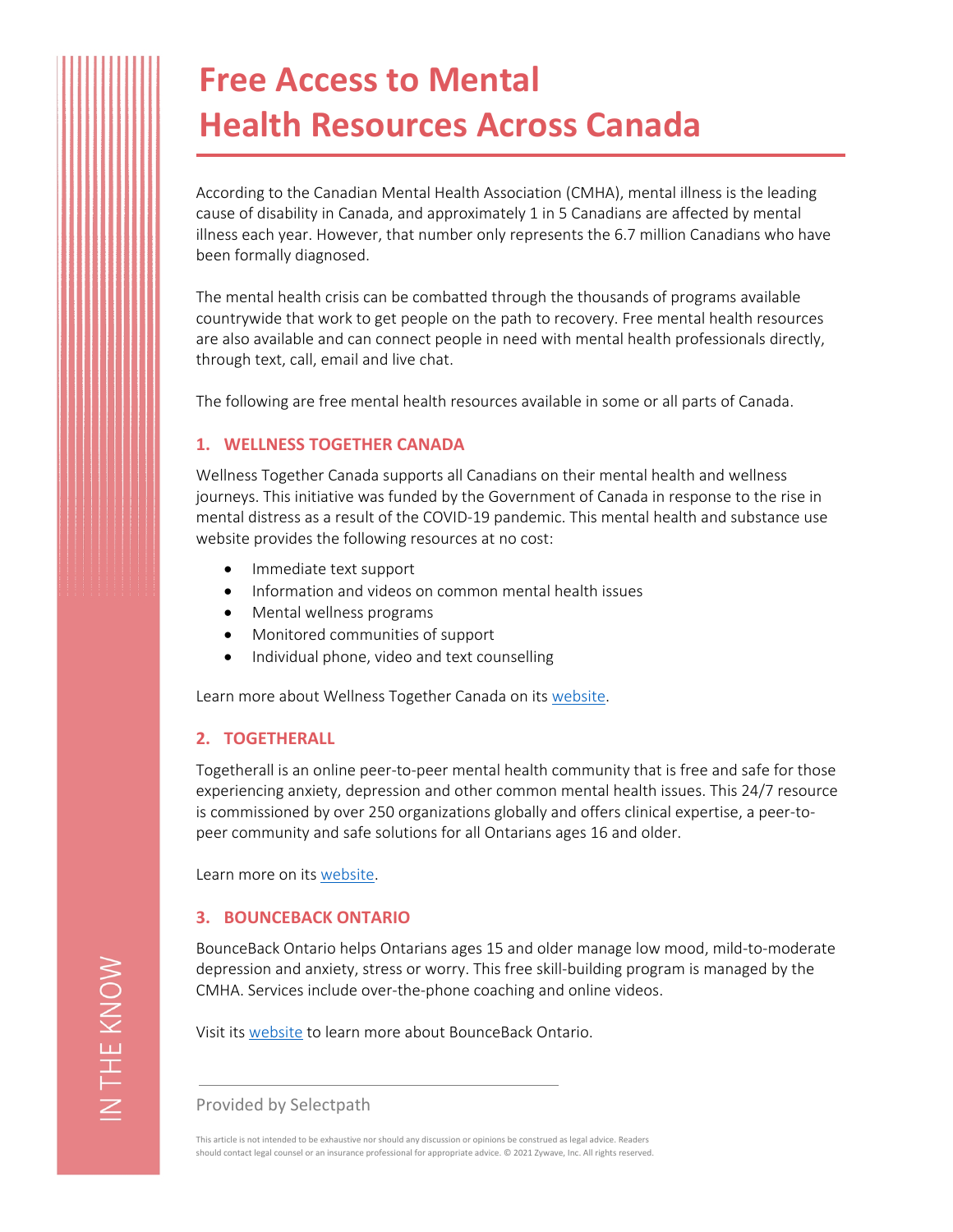### **4. CRISIS SERVICES CANADA**

This national network provides services to those in distress and crisis across Canada. Any Canadian who is thinking about or affected by suicide can access Crisis Services Canada. Those in need of support can call the toll-free phone service in either English or French, or text in English. All services are confidential, free and available 24 hours, seven days a week.

Learn more about Crisis Services Canada on its [website](https://www.crisisservicescanada.ca/en/).

## **5. LGBT YOUTHLINE ONTARIO**

This Ontario-wide service offers peer support for lesbian, gay, bisexual, transgender, transsexual, twospirited, queer and questioning young people through text and live chat with peer support volunteers. Peer support volunteers are not counsellors, but rather peers who can relate and are trained in active listening and relevant knowledge. Those in need can reach out for support for a variety of topics, including:

- Questioning gender identity and/or sexual orientation
- Coming out
- Mental health
- Relationships with friends, partners and family
- Feeling socially isolated
- Seeking referrals to resources and support online and in their community
- Just to chat

LGBT YouthLine Ontario is available for all LGBTTQQ2SI individuals across Ontario. This confidential and non-judgmental service operates Sunday to Friday, 4 p.m. to 9:30 p.m.

Learn more on its [website.](https://www.youthline.ca/)

### **6. DISTRESS CENTRES OF GREATER TORONTO**

Distress Centres of Greater Toronto offers free, 24/7 support to individuals in crisis or experiencing emotional distress living in the Greater Toronto Area. It is Canada's oldest volunteer-delivered crisis, emotional support and suicide prevention + intervention + postvention service agency. Those in need of support can reach out via hotline, online chat and text.

Learn more about Distress Centres of Greater Toronto on its [website](http://www.dcogt.com/).

### **7. ABILITICBT**

This internet-based cognitive behavioural therapy (iCBT) program is free for anyone in Ontario or Manitoba ages 16 and older. iCBT works by helping individuals understand and change the thoughts, feelings and behaviours that are causing them problems. All therapists associated with AbilitiCBT are regulated health professionals or members of a professional college or association in the province in which they practise.

AbilitiCBT can help with those suffering from anxiety, depression, pain management and insomnia. It also offers a special program to help address anxiety symptoms related to a pandemic, including: